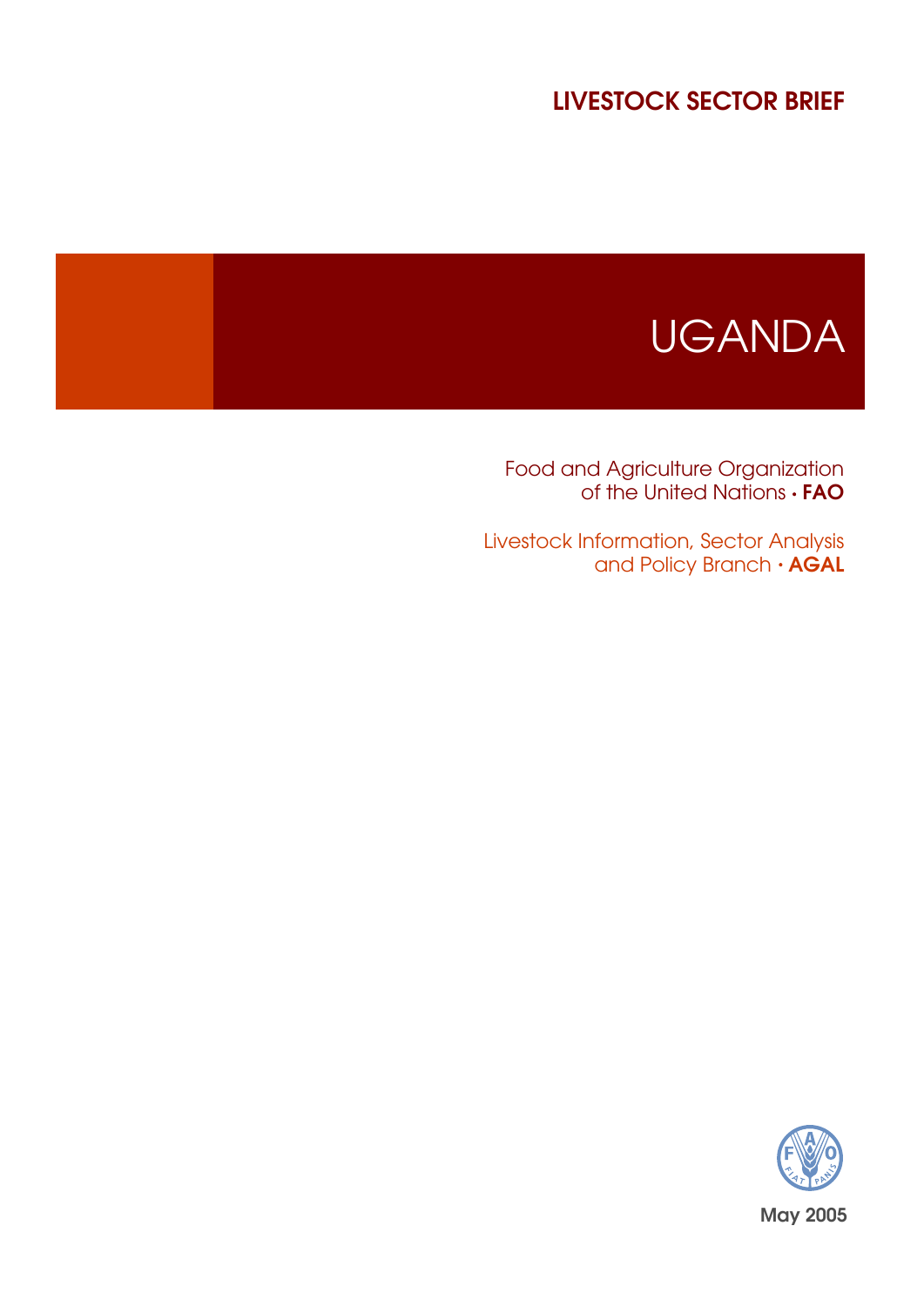# **TABLE OF CONTENTS**

| Total number of cases/outbreaks of selected diseases reported in all susceptible species  16 |  |
|----------------------------------------------------------------------------------------------|--|
|                                                                                              |  |

Data contained in this Livestock Sector Brief are taken from official sources. Official sources are no guarantee for data accuracy and the figures reported in this brief should be taken as indicative and not be used for official purposes. The Food and Agriculture Organization of the United Nations assumes no responsibility for its accuracy, completeness and coherence.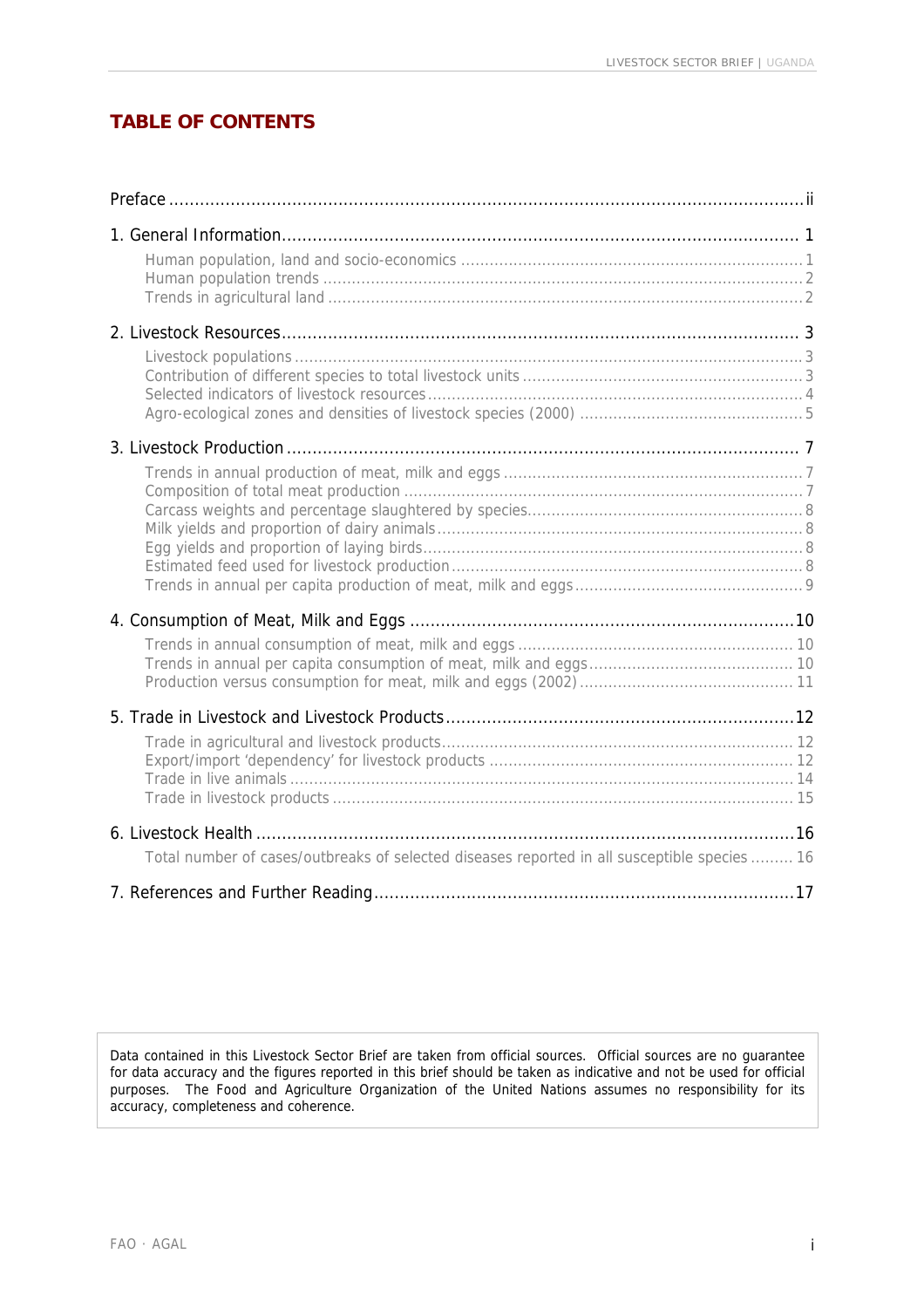#### **PREFACE**

The Livestock Sector Briefs (LSB) are intended to provide a quick overview and an approximate outlook for the livestock sector of the respective country using figures and quantitative indicators originating from official sources. The LSBs are complemented by a synthesis of policy documents available in the public domain.

The majority of the data in the LSBs refer to the country as a whole and come from FAOSTAT, which is available on the internet (<http://faostat.external.fao.org/default.jsp>). FAO, as part of its mandate, compiles information and data on various aspects of food and agriculture from all countries. The data are analysed and interpreted to support FAO's programmes and activities and, in accordance with the basic functions of the Organization, they are disseminated to the public through publications, CD-ROM, diskettes and the Internet. The country level data are officially submitted to the Division for Statistics of FAO (ESS) by various ministries of the respective countries. For details of data collection procedures see [http://faostat.fao.org/abcdq/about.htmx.](http://faostat.fao.org/abcdq/about.htmx) The figures submitted often display inconsistencies across ministries, for example reported meat production does not always match reported meat consumption when taking into account imports and exports. FAO tries to reconcile the figures, to the effect that FAO statistics may differ from those originally submitted.

The LSBs utilise FAOSTAT data from the following domains: human population, land use, agriculture production, food supply and agricultural and food trade. These are used to derive a standard set of indicators that can quickly be compared across the countries.

Data on the economy are from the World Bank's World Development Indicators CD-Rom, which is also available online <http://www.worldbank.org/data/>and is updated every year. Animal health data are taken from the Office International des Epizooties (OIE) HANDISTATUS II [http://www.oie.int/hs2/.](http://www.oie.int/hs2/) These are official data supplied by member nations.

For any feedback and comment, please contact:

Pius Chilonda - Livestock Information Analyst Livestock Information, Sector Analysis and Policy Branch Animal Production and Health Division Food and Agricultural Organisation Viale delle Terme di Caracalla 00100 Rome, Italy

Tel: 00 39 06 57056691 Fax: 00 39 06 57055749 Email: Pius.Chilonda@fao.org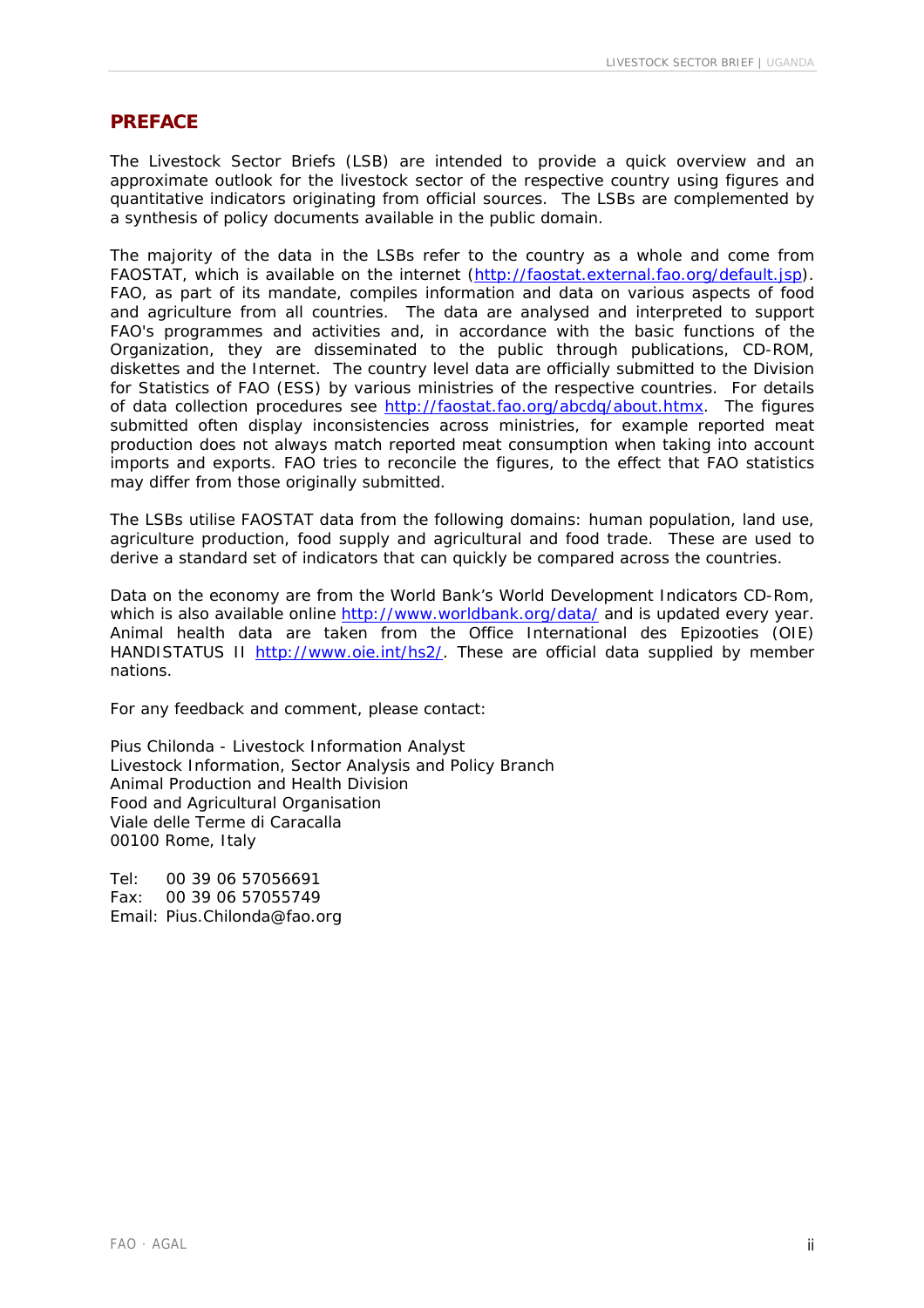# **1. GENERAL INFORMATION**

#### **Human population, land and socio-economics**

| Human population                                     |              | 25.0 million             |
|------------------------------------------------------|--------------|--------------------------|
| Population density on total land                     |              | 126.9 persons/sqkm       |
| Annual growth rate (1990-2000)                       | 3.0 %        |                          |
| Population in agriculture                            |              | 19.5 million             |
| As proportion of total population                    | 78.0 %       |                          |
|                                                      |              |                          |
| Total land area                                      | 197,100 sqkm |                          |
| Agricultural land                                    | 123,120 sqkm |                          |
| As proportion of total land                          | 62.5 %       |                          |
| Land under pasture                                   | 51,120 sqkm  |                          |
| As proportion of total land                          | 41.5 %       |                          |
| Irrigated area                                       | 90 ha        |                          |
| Agricultural land per 100 people                     | 49.2 ha      |                          |
| Agricultural land per 100 people in agriculture      | 63.1 ha      |                          |
| Agricultural population density on agricultural land |              | 158.4 persons/sqkm       |
| GDP <sup>1</sup>                                     |              | 8,833 million US\$       |
| GDP annual growth rate (1990-2000)                   |              | 7%                       |
| GDP per capita/year <sup>1</sup>                     |              | 359 US\$                 |
| GDP per capita annual growth rate (1990-2000)        | 4.1 %        |                          |
| Agriculture, GDP                                     |              | 3,428 million US\$       |
| As proportion of total GDP                           | 38.8 %       |                          |
| Livestock, GDP <sup>1</sup>                          |              | 493 million US\$         |
| As proportion of agricultural GDP                    | 14.4 %       |                          |
| Human development Rank                               |              | 146 Ranking <sup>2</sup> |
| Human development index                              | 0.493        |                          |
| Poverty incidence <sup>3</sup>                       |              |                          |
| Total                                                | 44 %         |                          |
| Urban                                                | na %         |                          |
| Rural                                                | na %         |                          |

<sup>1</sup> Constant 1995 US\$  $^{-2}$  The HDI rank is determined using HDI values to the fifth decimal point  $$ from 177 countries, as compiled by the UNDP; <sup>3</sup> National poverty line; na: not available

Source: World Bank (2002); UNDP (2004); FAO (2005a)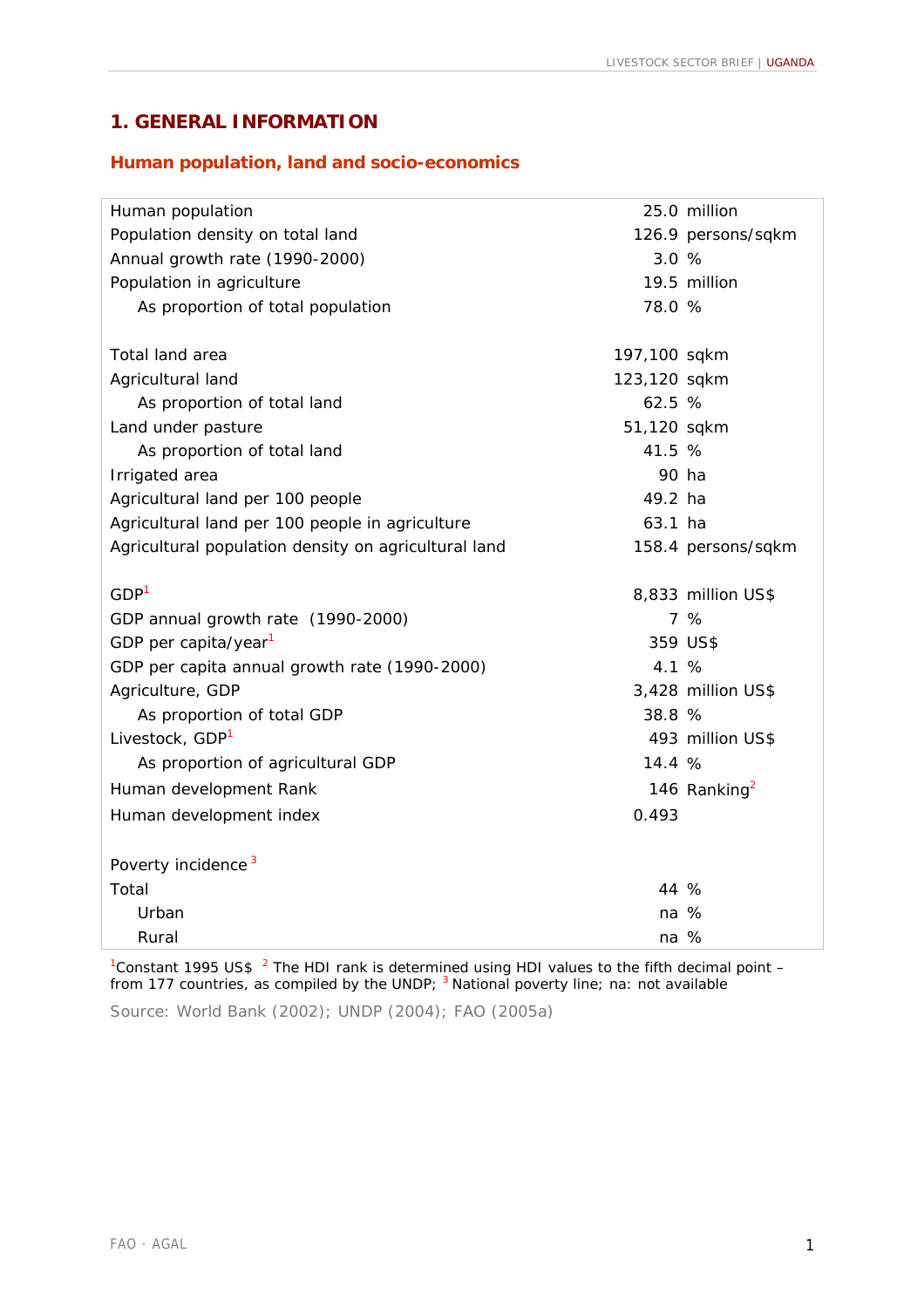## **Human population trends**

Values expressed in 1,000

| Population<br>segment |        | Year   | Annual growth rate<br>$(\%)$ |        |           |           |
|-----------------------|--------|--------|------------------------------|--------|-----------|-----------|
|                       | 1980   | 1990   | 2000                         | 2002   | 1980-1990 | 1990-2000 |
| Total                 | 12,465 | 17,359 | 23,487                       | 25,004 | 3.4       | 3.1       |
| Rural                 | 11,368 | 15,422 | 20,662                       | 21,967 | 3.1       | 3.0       |
| Urban                 | 1,096  | 1,937  | 2,825                        | 3,037  | 5.9       | 3.8       |

Source: FAO (2005a)

- Uganda is a low-income agricultural economy with livestock contributing over 5 percent to GDP. The government initiated an Economic Recovery Programme in 1987 and since 1990 has successfully undertaken structural reforms embracing liberalised markets for agricultural input and output markets, trade and investment. In the early 1990s a civil sector reform was implemented, and in 1997 the Local Government Act passed.
- Macroeconomic stability is a central objective of the government's current and future economic policies. The following targets have been set for medium-term macro-economic management: (i) achieving real annual GDP growth rates of 7 percent; (ii) maintaining a competitive market-determined exchange rate; (iii) holding gross international reserves at around 5 months of imports of goods and non-factor services; (iv) maintaining low inflation (no more than 5 percent per annum).

| Land type            |         | Year    | Annual growth rate<br>$(\%)$ |         |           |           |
|----------------------|---------|---------|------------------------------|---------|-----------|-----------|
|                      | 1980    | 1990    | 2000                         | 2002    | 1980-1990 | 1990-2000 |
| Total                | 106,800 | 119,620 | 122,720                      | 123,120 | 1.1       | 0.3       |
| Cropped <sup>2</sup> | 56,800  | 68,500  | 71,600                       | 72,000  | 1.9       | 0.4       |
| <b>Pastures</b>      | 50,000  | 51,120  | 51,120                       | 51,120  | 0.2       | 0.0       |

#### **Trends in agricultural1 land**

Values expressed in sqkm

<sup>1</sup>The sum of area under arable land, permanent crops and permanent pastures

<sup>2</sup> Arable and permanent crops

- Ugandan farmers fall in three typologies: subsistence, semi-commercial, and commercial. Subsistence farming account for three-fourths of households, producing predominantly for self-consumption and using traditional technologies. Only coffee and tea are grown in large modern estates.
- The 1995 Constitution establishes that every person has a right to own land, and that land can be held under customary, freehold, *mailo* or leasehold tenure. (ii) The 1998 Land Act provides for the registration of the rights of occupants in the *mailo* land and the issue of certificates of ownership, and sets procedures for conversion of leasehold and customary holdings to freehold. Despite of these laws, the land tenure pattern is still uncertain: in the fertile central area of Buganda, there are both leaseholders and landowners; the remainder of the land is under the authority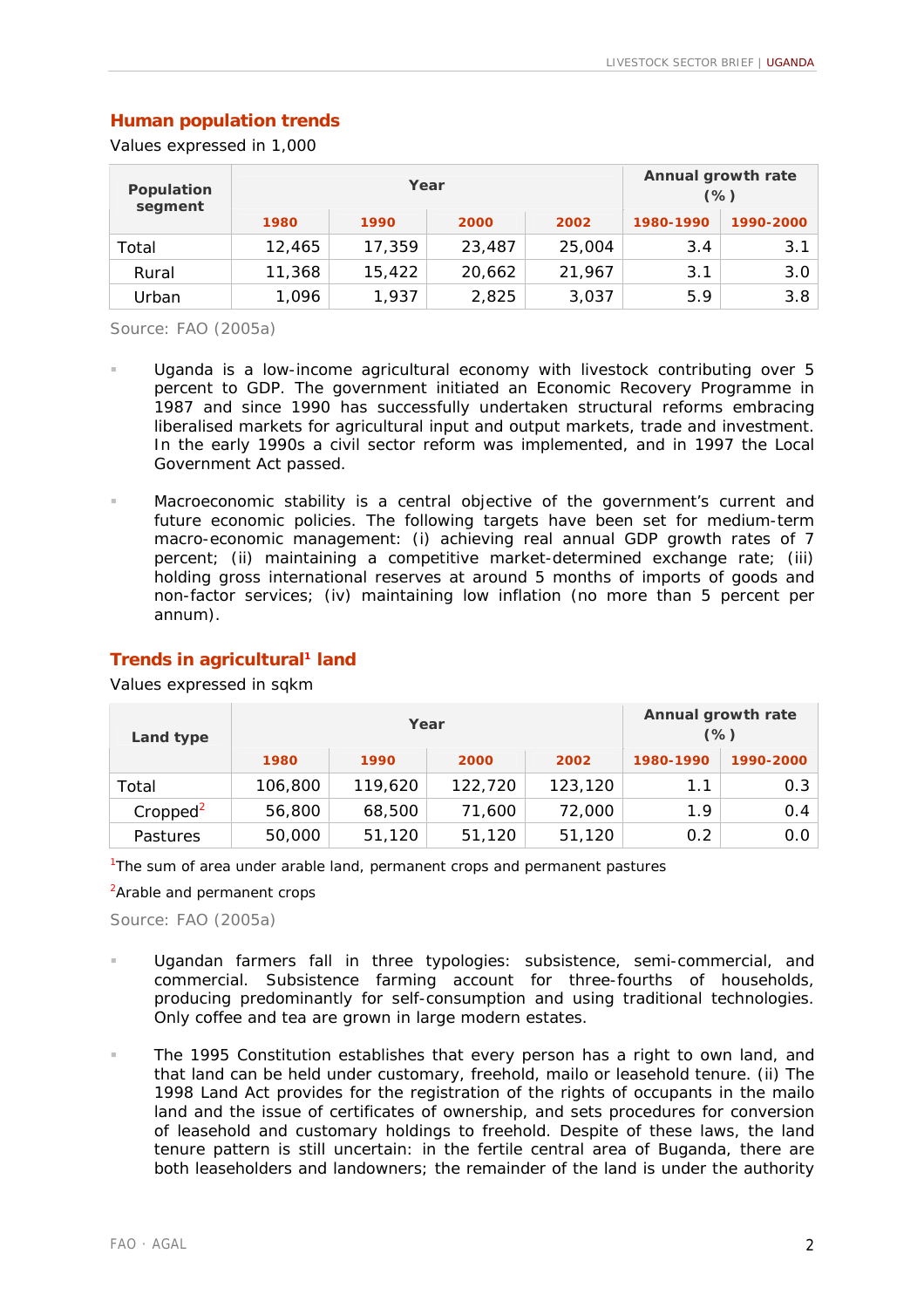of the Uganda Land Commission, and farmers often have not registered titles and tenure insecurity is pervasive.

# **2. LIVESTOCK RESOURCES**

### **Livestock populations**

Values expressed in 1,000

| <b>Species</b>   |        | Year   | Annual growth rate<br>$(\%)$ |        |           |           |
|------------------|--------|--------|------------------------------|--------|-----------|-----------|
|                  | 1980   | 1990   | 2000                         | 2002   | 1980-1990 | 1990-2000 |
| Cattle           | 4,771  | 4,913  | 5,966                        | 6,075  | 0.3       | 2.0       |
| Sheep and goats  | 3,862  | 5,490  | 7,477                        | 7,993  | 3.6       | 3.1       |
| Pigs             | 187    | 1,160  | 1,573                        | 1,710  | 20.0      | 3.1       |
| Poultry          | 13,200 | 18,960 | 26,974                       | 32,638 | 3.7       | 3.6       |
| <b>Total LUs</b> | 2,941  | 3,427  | 4,315                        | 4,505  | 1.5       | 2.3       |

**LU:** *Livestock unit*; **conversion factors:** cattle (0.50), sheep and goats (0.10), pigs (0.20) and poultry (0.01)

Source: FAO (2005a)

! Smallholder farmers own about 90 percent of all cattle and almost 100 percent of goats, sheep and poultry. About 40 percent of total rural households keep chickens and other poultry, about 20 percent own cattle, and almost one-third own goats. Since around 45 percent of rural dwellers are estimated to be poor, policies favouring the livestock sector could contribute to poverty reduction.



#### **Contribution of different species to total livestock units**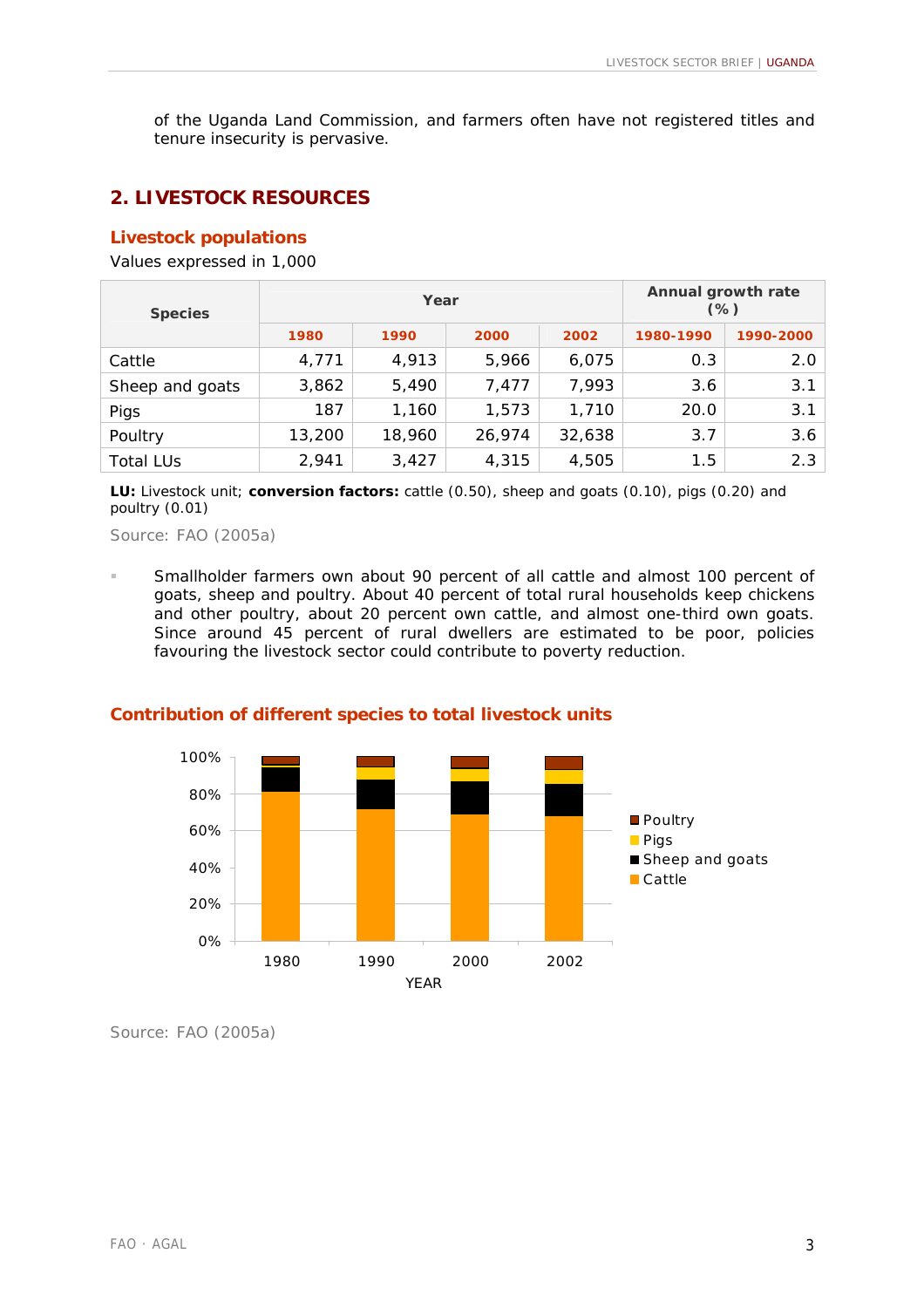

## **Selected indicators of livestock resources**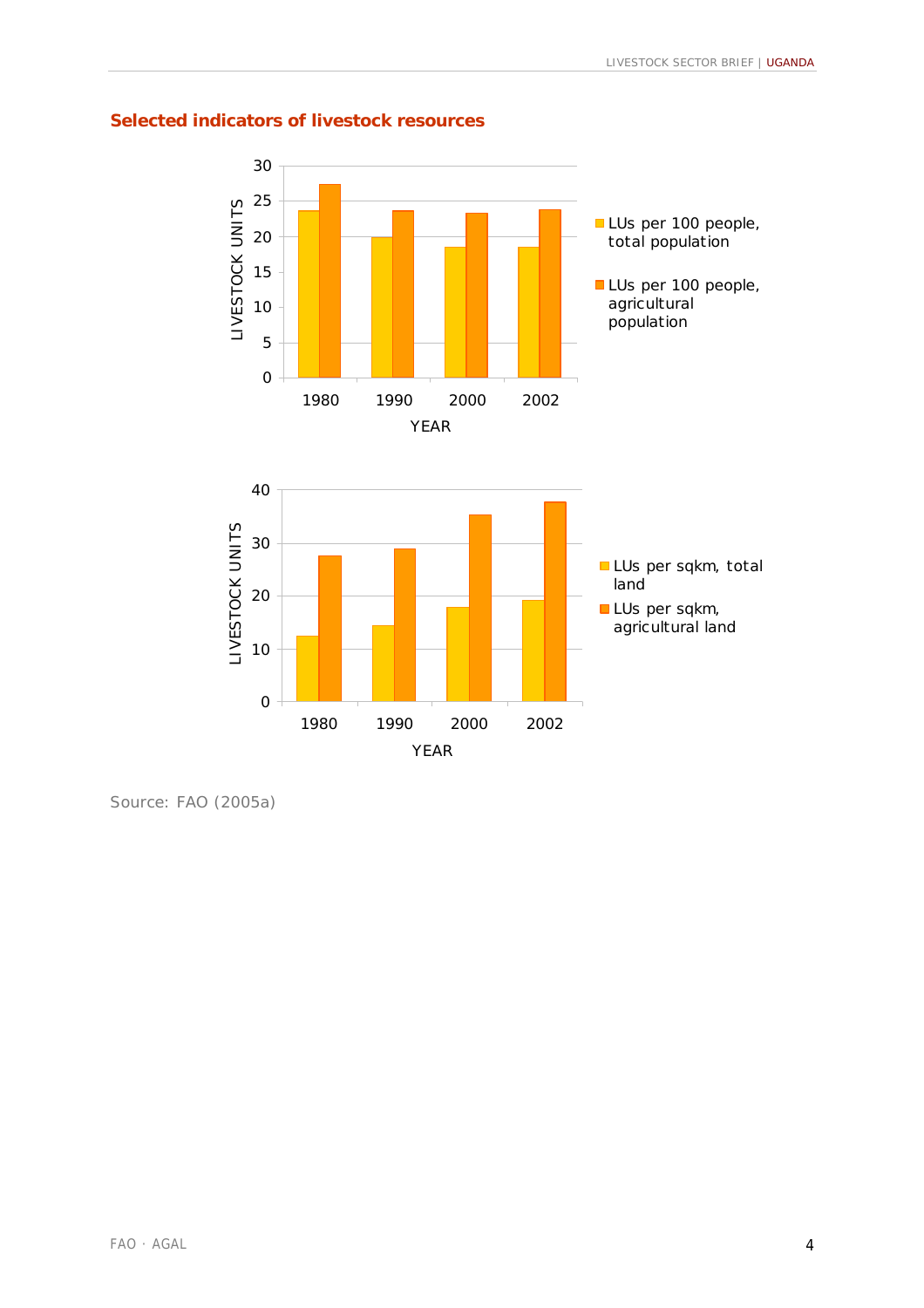## **Agro-ecological zones and densities of livestock species (2000)**

Density calculated on total land area<sup>1</sup>



<sup>1</sup>Densities for livestock populations and production is based on total land suitable for livestock production

Source: FAO (2001); LandScan (2002), FAO (2005b)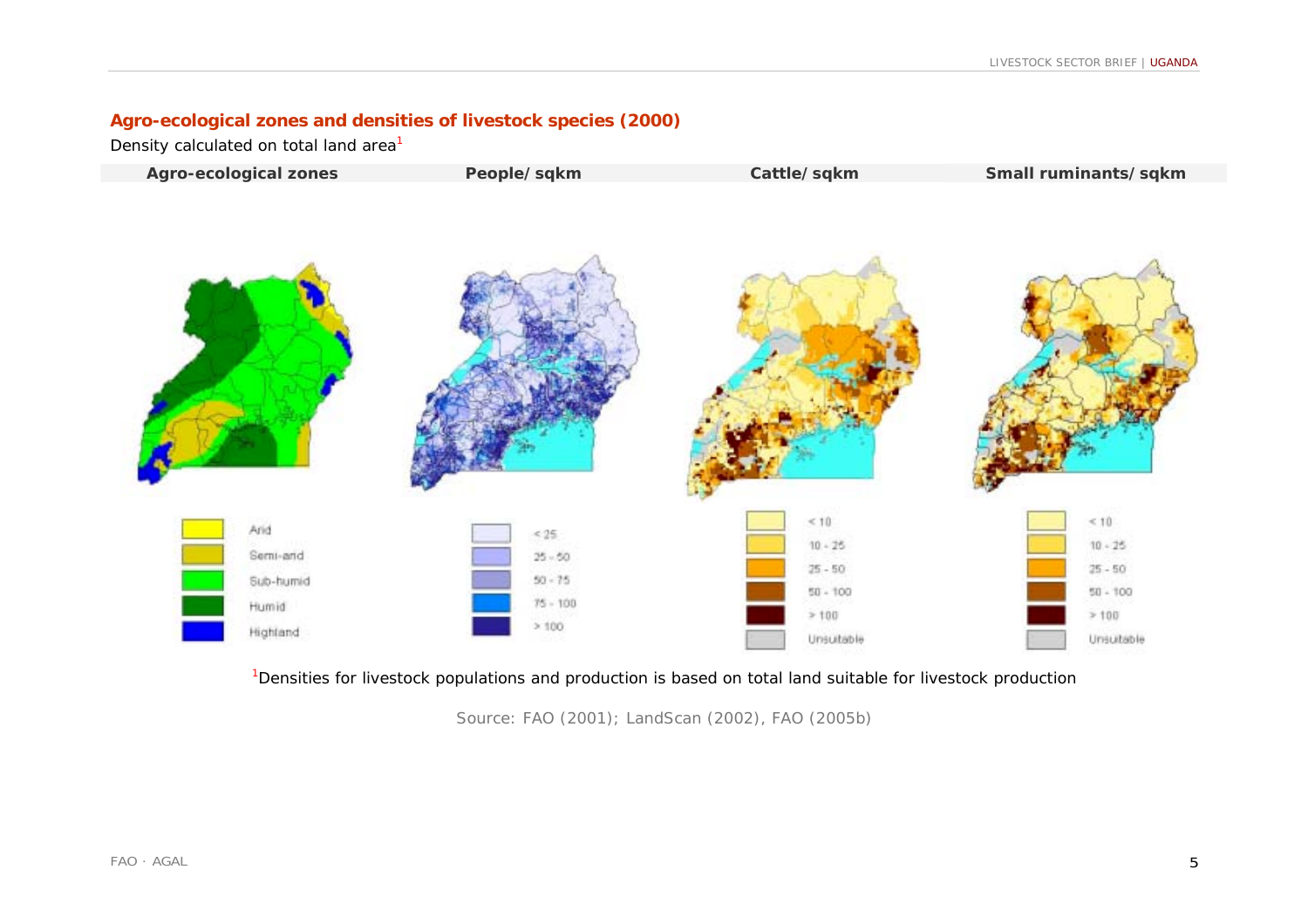



 Pastoralists are mainly found in the north-eastern districts, where human population density and rainfall are low, and in western Uganda, where people given freehold and leasehold title to their land are increasingly practicing mixed-farming. In the other areas of the country, agro-pastoralism and mixed-farming systems dominate, alongside with around 50 fattening farms and some thousands dairy farms, mainly located in Mbarara district and around Kampala.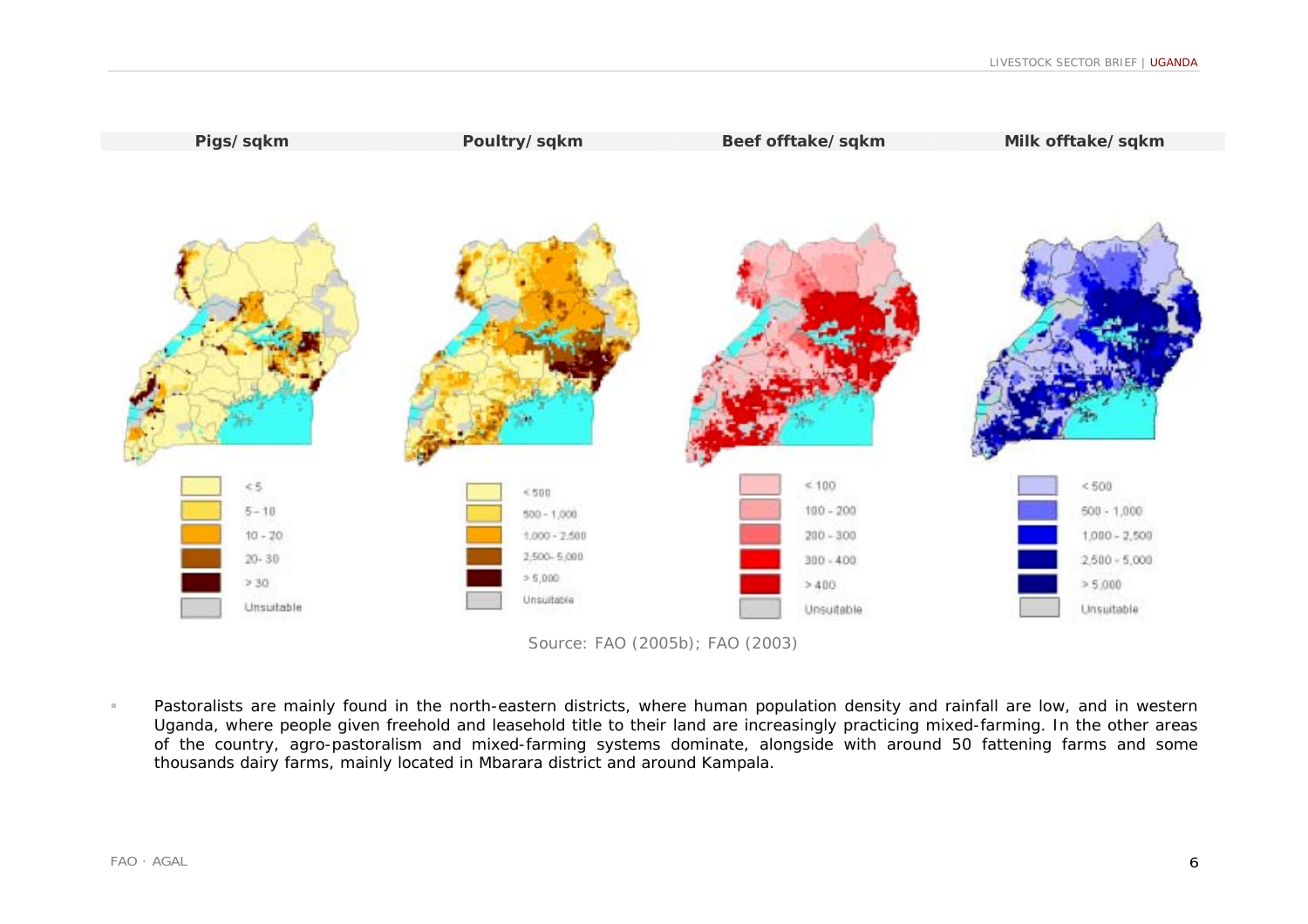# **3. LIVESTOCK PRODUCTION**

# **Trends in annual production of meat, milk and eggs**

#### 1,000 metric tonnes

| Product         |       | Year  | Annual growth rate<br>$(\%)$ |       |           |           |
|-----------------|-------|-------|------------------------------|-------|-----------|-----------|
|                 | 1980  | 1990  | 2000                         | 2002  | 1980-1990 | 1990-2000 |
| Meat, total     | 145.4 | 207.2 | 266.2                        | 292.8 | 3.6       | 2.5       |
| <b>Beef</b>     | 85.9  | 81.2  | 96.8                         | 106.0 | $-0.6$    | 1.8       |
| Mutton and goat | 16.4  | 21.8  | 29.9                         | 31.1  | 2.9       | 3.2       |
| Pig             | 8.4   | 57.6  | 77.4                         | 84.0  | 21.2      | 3.0       |
| Poultry         | 20.3  | 29.6  | 44.1                         | 53.6  | 3.9       | 4.1       |
| Milk, total     | 333.9 | 429.8 | 511.0                        | 700.0 | 2.6       | 1.7       |
| Eggs, total     | 10.6  | 15.2  | 20.0                         | 20.0  | 3.7       | 2.8       |

Source: FAO (2005a)

# **Composition of total meat production**

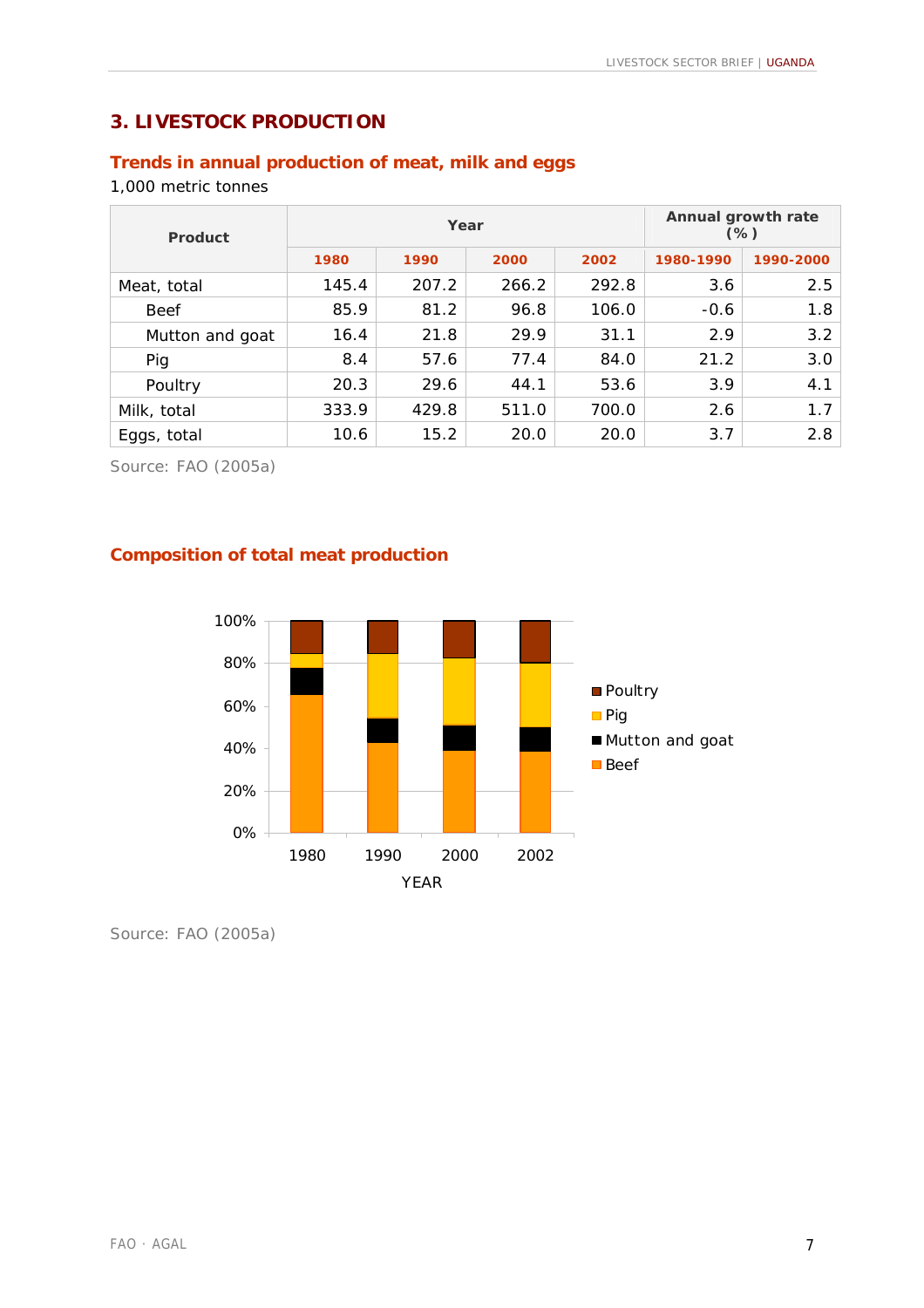| Species/year |       |       | Carcass weight (kg/animal) |       | Percentage slaughtered/year |       |       |       |
|--------------|-------|-------|----------------------------|-------|-----------------------------|-------|-------|-------|
|              | 1980  | 1990  | 2000                       | 2002  | 1980                        | 1990  | 2000  | 2002  |
| Cattle       | 150.0 | 150.0 | 150.0                      | 150.0 | 12.0                        | 11.0  | 10.8  | 11.6  |
| Sheep        | 14.0  | 14.0  | 14.0                       | 14.0  | 31.0                        | 35.0  | 35.2  | 36.2  |
| Goat         | 12.0  | 12.0  | 12.0                       | 12.0  | 35.0                        | 31.8  | 32.1  | 30.8  |
| Pigs         | 60.0  | 60.0  | 60.0                       | 60.0  | 75.0                        | 82.8  | 82.0  | 81.9  |
| Poultry      | 1.3   | 1.3   | 1.3                        | 1.3   | 118.1                       | 120.3 | 125.7 | 126.4 |

#### **Carcass weights and percentage slaughtered by species**

Source: FAO (2005a)

#### **Milk yields and proportion of dairy animals**

| Species/year |      |      | Milk yield (kg/year) |      | Percentage milked |      |      |      |
|--------------|------|------|----------------------|------|-------------------|------|------|------|
|              | 1980 | 1990 | 2000                 | 2002 | 1980              | 1990 | 2000 | 2002 |
| Cattle       | 350  | 350  | 350                  | 350  | 20.0              | 25.0 | 24.5 | 32.9 |

Source: FAO (2005a)

### **Egg yields and proportion of laying birds**

| Species/year |      | Eggs (kg/year) |      |      | <b>Percentage laying</b> |      |      |      |
|--------------|------|----------------|------|------|--------------------------|------|------|------|
|              | 1980 | 1990           | 2000 | 2002 | 1980                     | 1990 | 2000 | 2002 |
| Chicken      |      |                | 2.0  | 2.0  | 40.0                     | 40.1 |      | 30.6 |

Source: FAO (2005a)

## **Estimated feed used for livestock production**

1,000 metric tonnes

| <b>Product</b>                     |       | Year  | Annual growth rate<br>$(\%)$ |       |           |           |
|------------------------------------|-------|-------|------------------------------|-------|-----------|-----------|
|                                    | 1980  | 1990  | 2000                         | 2002  | 1980-1990 | 1990-2000 |
| Maize                              | 39.6  | 65.4  | 111.3                        | 124.6 | 5.1       | 5.5       |
| Barley                             | 0.0   | 0.0   | 0.0                          | 0.0   |           |           |
| Sorghum                            | 31.4  | 36.0  | 37.1                         | 43.0  | 1.4       | 0.3       |
| Millet                             | 45.9  | 59.0  | 53.4                         | 59.0  | 2.5       | $-1.0$    |
| Wheat                              |       |       |                              |       |           |           |
| <b>Brans</b>                       | 74.2  | 99.7  | 140.1                        | 168.8 | 3.0       | 3.5       |
| Rice Paddy, equivalent             |       |       |                              |       |           |           |
| Roots and Tuber, dry<br>equivalent | 150.7 | 248.8 | 638.2                        | 662.0 | 5.1       | 9.9       |
| <b>Pulses</b>                      |       |       |                              |       |           |           |
| Oil crops                          |       |       |                              |       |           |           |

#### Blanks represent no data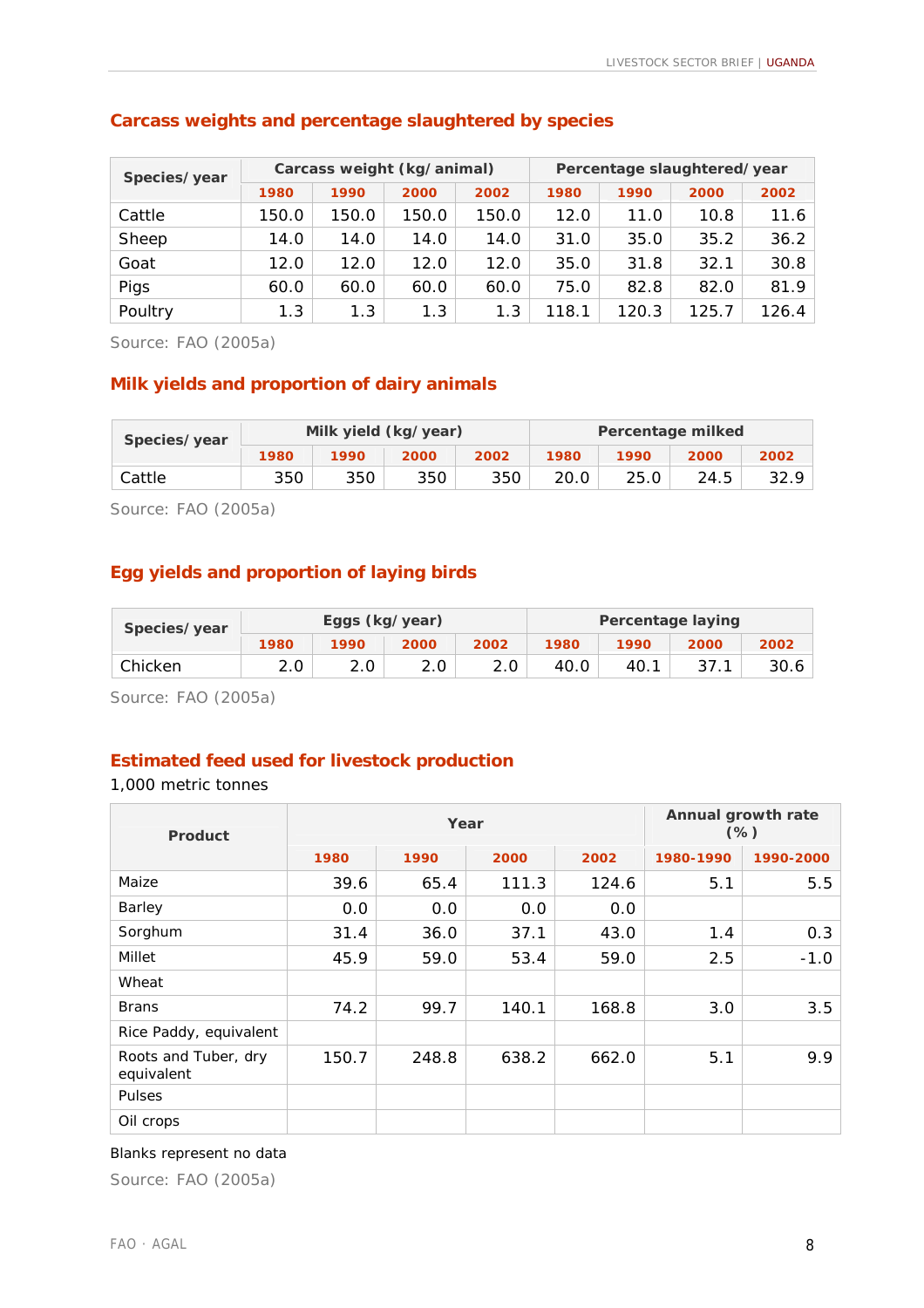

#### **Trends in annual per capita production of meat, milk and eggs**

- Livestock production has been increasing over the last two decades, but did not keep pace with population growth. Furthermore, increased number of animals slaughtered contributed to the entire output growth, while growth in productivity (carcass wt/yield and offtake rate) has been stagnant for all meat, with only pigs and poultry witnessed minor gains in offtake rate.
- The government of Uganda has set up a detailed strategy of development for the livestock sector. It consists of: 1) carrying out effective animal disease control; 2) formulation and implementation of appropriate animal health standards and regulations; 3) promoting genetic improvement and better animal nutrition; 4) training and delivery of advisory services; 5) supporting livestock research; 6) improving livestock and livestock products marketing system. Key actors are the Ministry of Agriculture, Animal Industry and Fisheries (MAAIF), the National Animal Genetic Resources Center and Data Bank (NAGRC - DB), the National Agricultural Advisory Services (NAADS), the Ministry of Tourism, Trade and Industry (MTTI), the Economic Planning Board (EBP), and the Uganda Beef Producers Associations (UBPA), as well as private investors, local governments, non-governmental organizations (NGOs) and community-based organizations (CBOs).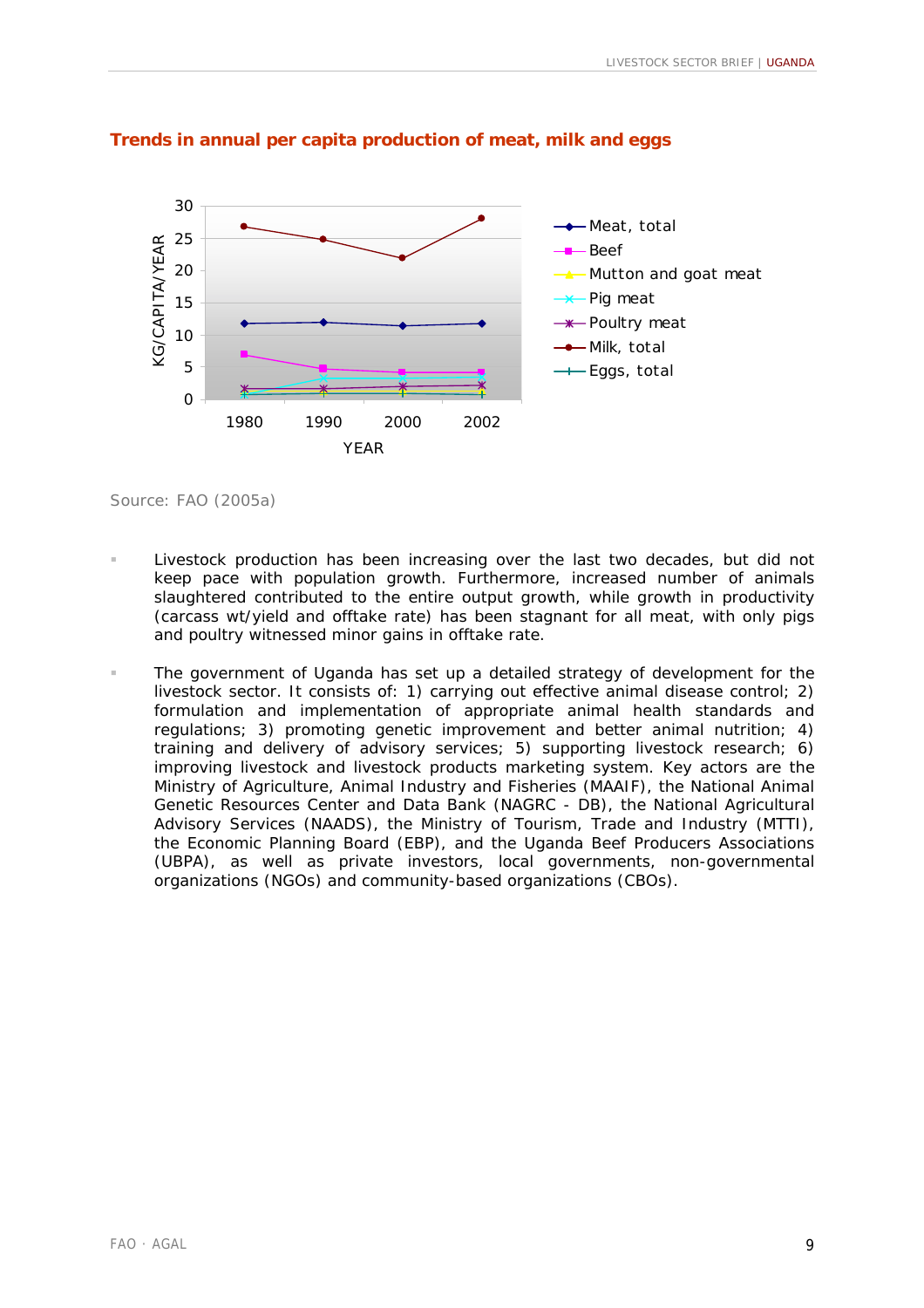# **4. CONSUMPTION OF MEAT, MILK AND EGGS**

## **Trends in annual consumption of meat, milk and eggs**

1,000 metric tonnes

| Product        |       | Year  | Annual growth rate (%) |       |           |           |
|----------------|-------|-------|------------------------|-------|-----------|-----------|
|                | 1980  | 1990  | 2000                   | 2002  | 1980-1990 | 1990-2000 |
| Meat, total    | 145.7 | 207.5 | 266.3                  | 293.0 | 3.6       | 2.5       |
| <b>Beef</b>    | 86.1  | 81.5  | 96.8                   | 106.0 | $-0.6$    | $1.7-1$   |
| Sheep and goat | 16.4  | 21.8  | 29.9                   | 31.1  | 2.9       | 3.2       |
| Pig            | 8.4   | 57.6  | 77.5                   | 84.2  | 21.2      | 3.0       |
| Poultry        | 20.3  | 29.6  | 44.1                   | 53.6  | 3.9       | 4.1       |
| Milk, total    | 339.2 | 420.6 | 485.9                  | 667.0 | 2.2       | 1.5       |
| Eggs, total    | 7.9   | 11.4  | 14.9                   | 14.4  | 3.7       | 2.7       |

Source: FAO (2005a)

## **Trends in annual per capita consumption of meat, milk and eggs**

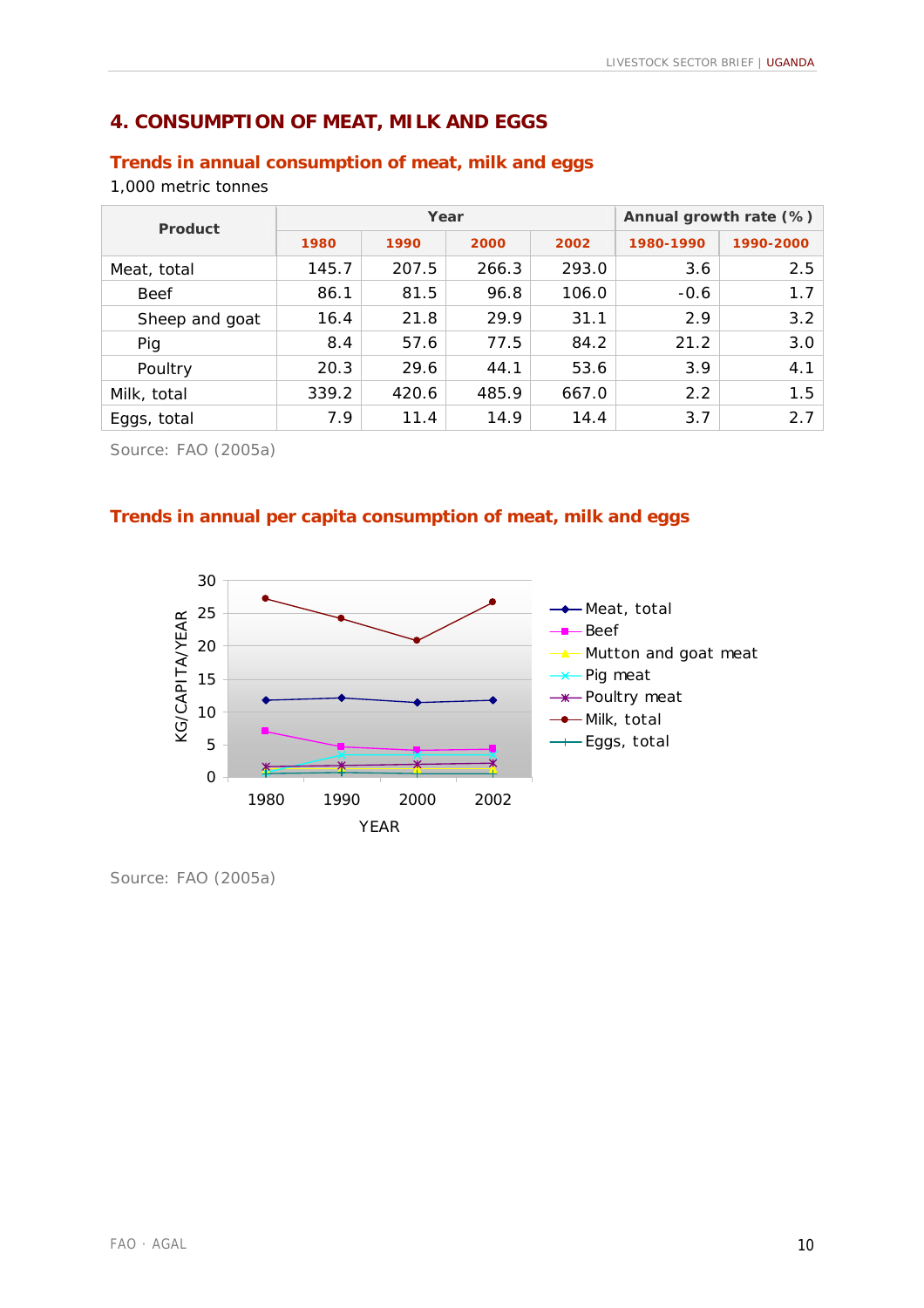

# **Production versus consumption for meat, milk and eggs (2002)**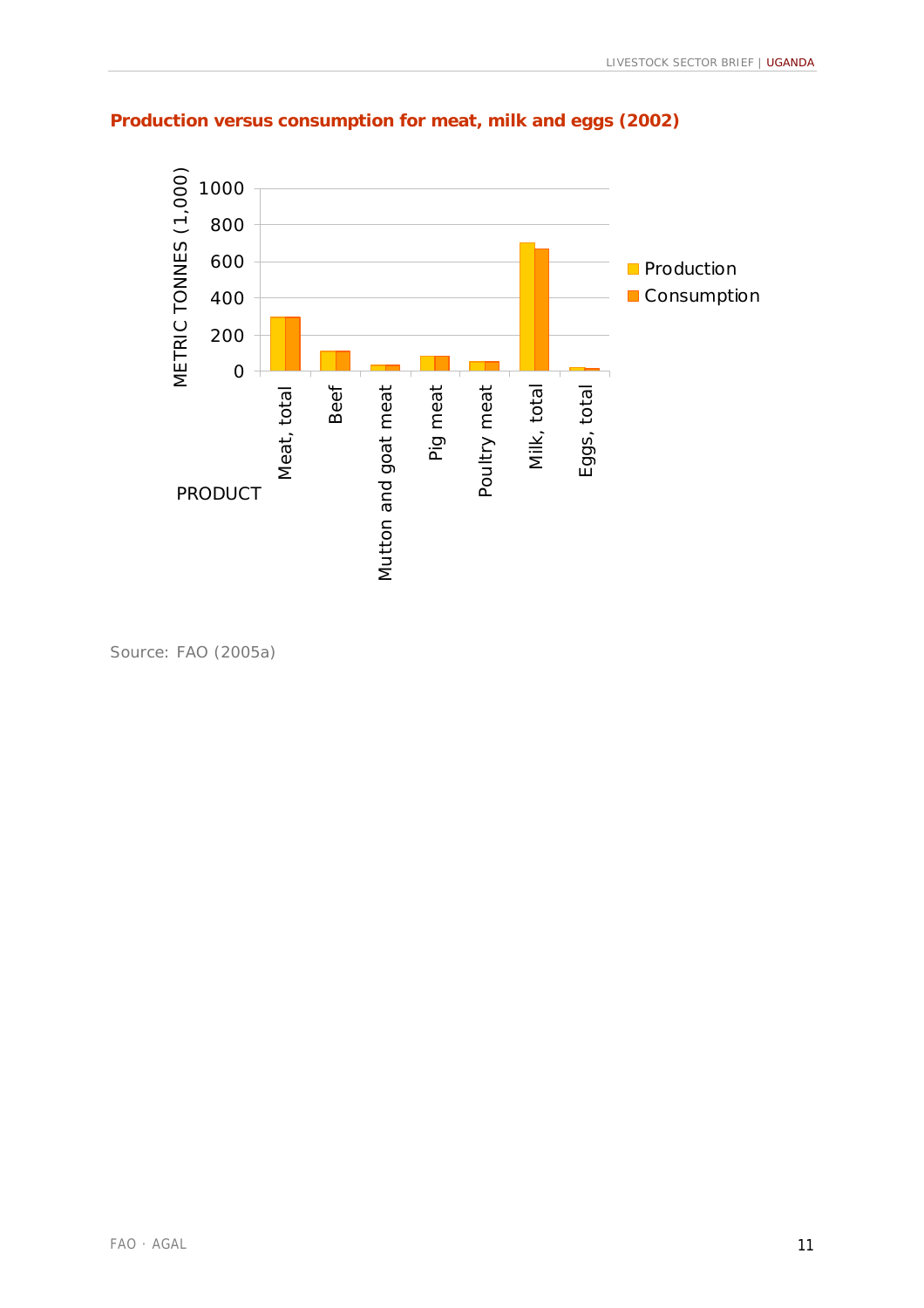# **5. TRADE IN LIVESTOCK AND LIVESTOCK PRODUCTS**

#### **Trade in agricultural and livestock<sup>1</sup> products**

Values in million US\$

| <b>Product</b> |       | <b>Exports</b> |       |       | <b>I</b> mports |       |         |         |
|----------------|-------|----------------|-------|-------|-----------------|-------|---------|---------|
|                | 1980  | 1990           | 2000  | 2002  | 1980            | 1990  | 2000    | 2002    |
| Total          | 242.0 | 311.7          | 663.1 | 697.8 | 324.0           | 833.7 | 1,366.4 | 1,588.8 |
| Agricultural   | 344.3 | 172.9          | 261.3 | 252.4 | 45.1            | 28.1  | 133.2   | 153.3   |
| % agricultural | 142.3 | 55.5           | 39.4  | 36.2  | 13.9            | 3.4   | 9.7     | 9.6     |
| Livestock      | 0.0   | 6.1            | 14.1  | 9.6   | 6.0             | 6.6   | 1.5     | 3.4     |
| % livestock    | 0.0   | 2.0            | 2.1   | 1.4   | 1.9             | 0.8   | 0.1     | 0.2     |

<sup>1</sup>Total trade in goods and services expressed in current US\$. Source: World Bank (2002) Agricultural trade refers to all agricultural products, while livestock trade refers to trade in livestock products and live animals. Source: FAO (2005b)

## **Export/import 'dependency' for livestock products**

| Product          |      | Exports as percentage of<br>production |      |      | Imports as percentage of<br>consumption |      |      |      |  |  |
|------------------|------|----------------------------------------|------|------|-----------------------------------------|------|------|------|--|--|
|                  | 1980 | 1990                                   | 2000 | 2002 | 1980                                    | 1990 | 2000 | 2002 |  |  |
| Meat, total      | 0.00 | 0.00                                   | 0.01 | 0.00 | 0.14                                    | 0.13 | 0.04 | 0.06 |  |  |
| <b>Beef</b>      | 0.00 | 0.00                                   | 0.00 | 0.00 | 0.23                                    | 0.32 | 0.01 | 0.01 |  |  |
| Sheep and goat   | 0.00 | 0.00                                   | 0.00 | 0.01 | 0.00                                    | 0.00 | 0.01 | 0.00 |  |  |
| Pig              | 0.00 | 0.00                                   | 0.02 | 0.00 | 0.00                                    | 0.00 | 0.10 | 0.16 |  |  |
| Poultry          | 0.00 | 0.00                                   | 0.00 | 0.00 | 0.00                                    | 0.00 | 0.03 | 0.03 |  |  |
| Milk, equivalent | 0.00 | 0.00                                   | 0.19 | 0.02 | 6.53                                    | 3.68 | 0.49 | 0.89 |  |  |
| Eggs, total      | 0.00 | 0.00                                   | 0.01 | 0.00 | 0.00                                    | 0.00 | 0.14 | 0.04 |  |  |

Source: FAO (2005a)

| Product          |      | Net exports as percentage of<br>production |      |      | Net imports as percentage of<br>consumption |      |      |      |  |  |
|------------------|------|--------------------------------------------|------|------|---------------------------------------------|------|------|------|--|--|
|                  | 1980 | 1990                                       | 2000 | 2002 | 1980                                        | 1990 | 2000 | 2002 |  |  |
| Meat, total      | 0.00 | 0.00                                       | 0.00 | 0.00 | 0.14                                        | 0.13 | 0.03 | 0.06 |  |  |
| <b>Beef</b>      | 0.00 | 0.00                                       | 0.00 | 0.00 | 0.23                                        | 0.32 | 0.01 | 0.01 |  |  |
| Sheep and goat   | 0.00 | 0.00                                       | 0.00 | 0.01 | 0.00                                        | 0.00 | 0.01 | 0.00 |  |  |
| Pig              | 0.00 | 0.00                                       | 0.00 | 0.00 | 0.00                                        | 0.00 | 0.08 | 0.16 |  |  |
| Poultry          | 0.00 | 0.00                                       | 0.00 | 0.00 | 0.00                                        | 0.00 | 0.03 | 0.03 |  |  |
| Milk, equivalent | 0.00 | 0.00                                       | 0.00 | 0.00 | 6.53                                        | 3.68 | 0.28 | 0.86 |  |  |
| Eggs, total      | 0.00 | 0.00                                       | 0.00 | 0.00 | 0.00                                        | 0.00 | 0.13 | 0.04 |  |  |

Source: FAO (2005a)

! Uganda runs a trade deficit of around 10 per cent of GDP, which reflects the composition of the import basket (manufactures, equipment and machinery) as compared to the narrow export basket (for the most part coffee and other cash crops), despite a number of recent efforts to diversify agricultural exports from traditional towards non-traditional crops, such as sesame seeds, maize, beans, horticulture and fish. The European Union is Uganda's main trading partner; as a result of regional integration, trade with the other sub-Saharan African countries has been however increasing and today Kenya is the largest single supplier, accounting for nearly one fourth of total merchandise imports.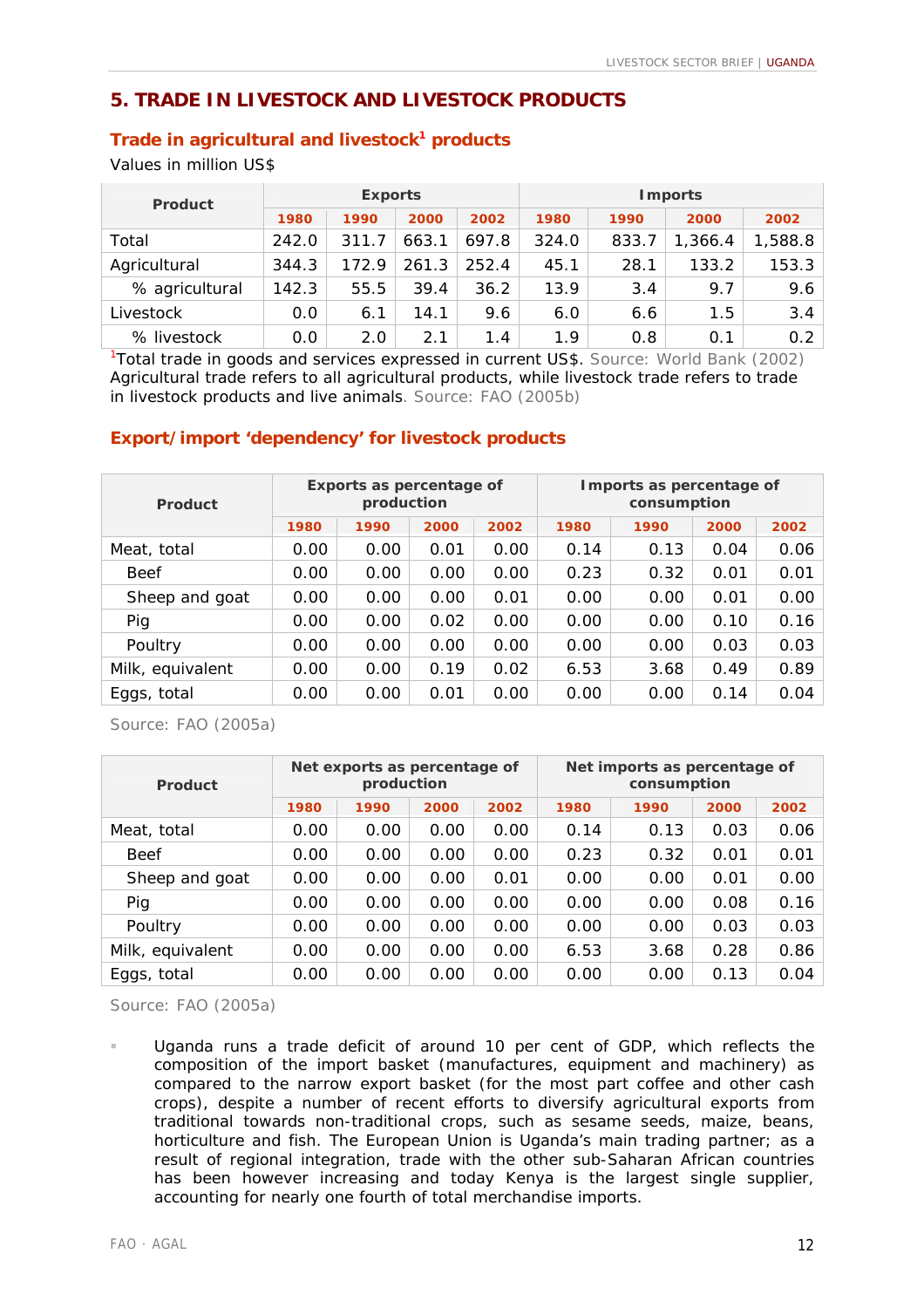- Livestock trade is de facto non-existent. Exports are limited because of the prevalence of diseases and lack of any export-standard abattoir; live animals, meat and milk accounted for less than 0.5 percent of imports value in 2002.
- **IF Lack 2001 the Government presented a strategy 'to promote production, processing** and marketing of selected strategic exports'. One group of commodities which was identified was livestock/livestock products including meat (particularly beef, goat and sheep meat), milk, and hides, skins and leather products.
- Uganda is member of the World Trade Organization (WTO), the United Nations Conference on Trade and Development (UNCTAD), the International Trade Centre (ITC), the Cotonou Agreement, the Common Market for East and Southern Africa (COMESA), which aims at establishing a full free trade area among most of south and southeast African countries, and the East Africa Co-operation (EAC), with the aim of establishing a single market and investment area between Uganda, Kenya, and Tanzania.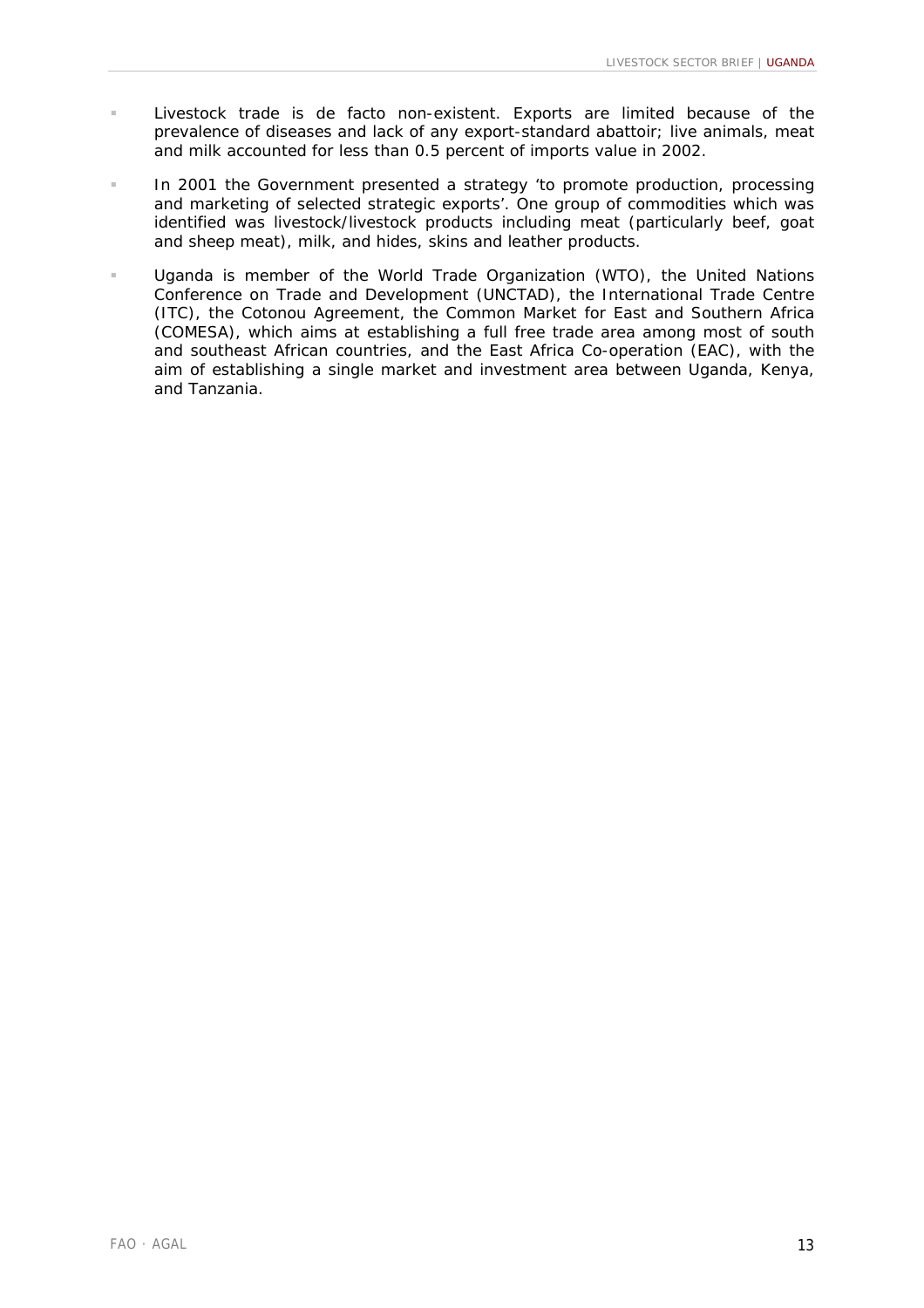## **Trade in live animals**

| <b>Species</b>            | 1980           |                     |                     | 1990                |               |                     | 2000           |               |                     | 2002          |                |                     |
|---------------------------|----------------|---------------------|---------------------|---------------------|---------------|---------------------|----------------|---------------|---------------------|---------------|----------------|---------------------|
|                           | <b>Export</b>  | <b>Import</b>       | <b>Net</b><br>trade | <b>Export</b>       | <b>Import</b> | <b>Net</b><br>trade | <b>Export</b>  | <b>Import</b> | <b>Net</b><br>trade | <b>Export</b> | <b>Import</b>  | <b>Net</b><br>trade |
| <b>Quantities (count)</b> |                |                     |                     |                     |               |                     |                |               |                     |               |                |                     |
| Cattle and buffaloes      | $\mathbf{O}$   | $\mathsf{O}\xspace$ | $\mathbf 0$         | $\mathbf 0$         | 500           | $-500$              | $\mathbf 0$    | $\mathbf 0$   | $\mathsf O$         | $\mathbf 0$   | 6              | -6                  |
| Sheep and goats           | $\mathbf{O}$   | $\mathsf O$         | $\mathbf 0$         | $\mathsf O$         | 0             | 0                   | $\mathbf 0$    | $\mathbf{O}$  | $\mathbf 0$         | $\mathbf 0$   | 240            | $-240$              |
| Pigs                      | $\overline{0}$ | $\mathbf{O}$        | $\Omega$            | $\mathbf 0$         | $\mathbf 0$   | $\mathbf 0$         | $\mathbf 0$    | $\Omega$      | $\Omega$            | $\Omega$      | 12             | $-12$               |
| Poultry (1,000)           | $\mathbf 0$    | 150                 | $-150$              | $\mathsf O$         | 60            | $-60$               | 27             | 411           | $-384$              | 16            | 656            | $-640$              |
| <b>Value (1,000 US\$)</b> |                |                     |                     |                     |               |                     |                |               |                     |               |                |                     |
| Cattle and buffaloes      | $\mathbf 0$    | $\mathsf O$         | 0                   | $\mathsf O$         | 800           | $-800$              | $\mathsf{O}$   | $\mathbf{O}$  | $\mathsf O$         | $\mathbf 0$   | 4              | $-4$                |
| Sheep and goats           | $\overline{0}$ | $\mathbf 0$         | $\mathbf 0$         | $\mathbf 0$         | $\mathbf 0$   | $\mathbf 0$         | $\overline{0}$ | $\mathbf 0$   | $\mathsf O$         | $\mathbf 0$   | 111            | $-111$              |
| Pigs                      | 0              | $\mathsf{O}$        | 0                   | $\mathsf O$         | 0             | 0                   | 0              | $\mathbf{O}$  | 0                   | 0             | $\overline{2}$ | $-2$                |
| Poultry (1,000)           | $\mathbf 0$    | 120                 | $-120$              | $\mathbf 0$         | 80            | $-80$               | 20             | 365           | $-345$              | 14            | 328            | $-314$              |
| <b>Total</b>              | $\overline{O}$ | 120                 | $-120$              | $\mathsf{O}\xspace$ | 880           | $-880$              | 20             | 366           | $-345$              | 14            | 445            | $-431$              |

#### **Net trade**: Exports less Imports

Blanks represent no data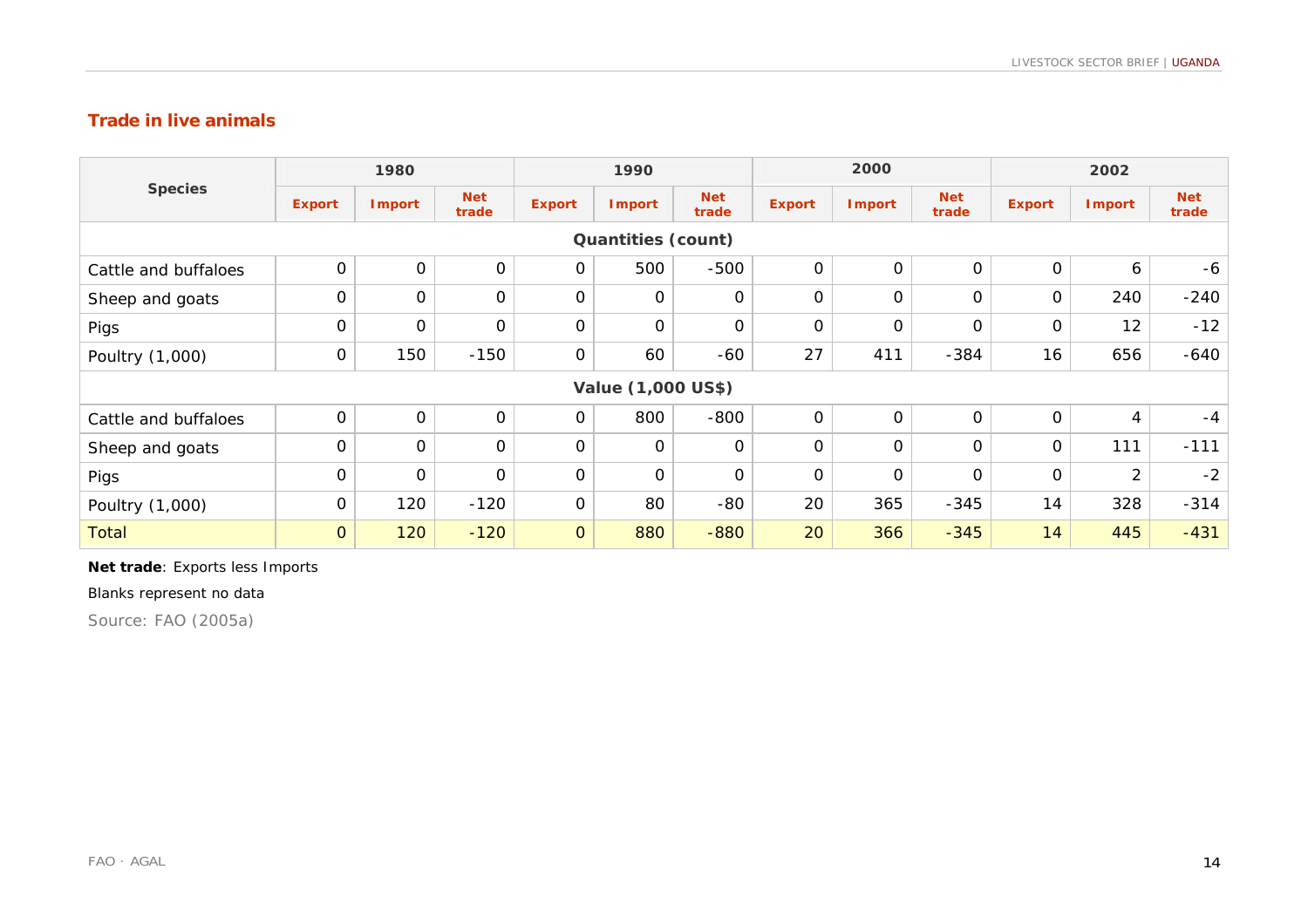# **Trade in livestock products**

| <b>Product</b>                    | 1980           |                |                  | 1990           |                |                    | 2000           |               |                  | 2002           |               |                  |
|-----------------------------------|----------------|----------------|------------------|----------------|----------------|--------------------|----------------|---------------|------------------|----------------|---------------|------------------|
|                                   | <b>Export</b>  | <b>Import</b>  | <b>Net trade</b> | <b>Export</b>  | <b>Import</b>  | <b>Net trade</b>   | <b>Export</b>  | <b>Import</b> | <b>Net trade</b> | <b>Export</b>  | <b>Import</b> | <b>Net trade</b> |
| <b>Quantities (metric tonnes)</b> |                |                |                  |                |                |                    |                |               |                  |                |               |                  |
| Meat, total                       | $\mathbf 0$    | 203            | $-203$           | 0              | 270            | $-270$             | 15             | 106           | $-90$            | 5              | 170           | $-165$           |
| Beef and buffalo                  | $\mathbf 0$    | 195            | $-195$           | $\overline{O}$ | 260            | $-260$             | $\mathbf 0$    | 9             | $-9$             | $\overline{2}$ | 12            | $-10$            |
| Mutton and goat                   | 0              | 0              | 0                | $\Omega$       | 0              | 0                  | $\Omega$       | 3             | $-3$             | 3              | 1             | $\overline{2}$   |
| Pig                               | $\mathbf 0$    | $\mathbf{O}$   | $\mathbf 0$      | $\mathsf{O}$   | $\mathbf 0$    | $\mathsf{O}$       | 15             | 79            | $-64$            | $\mathbf{O}$   | 134           | $-134$           |
| Poultry                           | $\mathbf{O}$   | $\mathbf{O}$   | $\Omega$         | $\Omega$       | $\overline{O}$ | $\mathbf 0$        | $\Omega$       | 14            | $-14$            | $\overline{O}$ | 15            | $-15$            |
| Other                             | $\Omega$       | 8              | -8               | 0              | 10             | $-10$              | $\Omega$       | $\mathbf{1}$  | $-1$             | $\mathbf{O}$   | 8             | -8               |
| Milk, equivalent                  | $\Omega$       | 22,140         | $-22,140$        | $\Omega$       | 15,498         | $-15,498$          | 996            | 2,360         | $-1,364$         | 161            | 5,915         | $-5,754$         |
| Eggs, total                       | 0              | 0              | $\Omega$         | 0              | 0              | 0                  | $\overline{2}$ | 21            | $-19$            | $\Omega$       | 6             | $-6$             |
| Hides and skins                   | $\mathbf 0$    | 0              | $\mathbf 0$      | 3,710          | $\mathbf 0$    | 3,710              | 13,015         | 140           | 12,875           | 12,857         | 35            | 12,822           |
|                                   |                |                |                  |                |                | Value (1,000 US\$) |                |               |                  |                |               |                  |
| Meat, total                       | $\mathbf 0$    | 450            | $-450$           | $\mathsf{O}$   | 600            | $-600$             | 20             | 251           | $-231$           | 11             | 417           | $-406$           |
| Beef and buffalo                  | $\mathbf{O}$   | 450            | $-450$           | 0              | 600            | $-600$             | $\Omega$       | 15            | $-15$            | 3              | 19            | $-16$            |
| Mutton and goat                   | $\mathbf 0$    | 0              | $\Omega$         | $\mathsf{O}$   | $\mathsf{O}$   | 0                  | $\Omega$       | 6             | $-6$             | 8              | 1             | 7 <sup>1</sup>   |
| Pig                               | $\mathbf 0$    | $\mathsf{O}$   | $\mathbf 0$      | $\overline{O}$ | $\mathbf 0$    | $\mathbf 0$        | 19             | 193           | $-173$           | $\overline{O}$ | 354           | $-354$           |
| Poultry                           | $\mathbf{O}$   | $\mathsf{O}$   | $\mathbf{O}$     | $\Omega$       | $\mathbf 0$    | $\mathbf 0$        | $\Omega$       | 34            | $-34$            | $\overline{O}$ | 24            | $-24$            |
| Other                             | $\overline{0}$ | $\mathbf{O}$   | $\Omega$         | $\overline{O}$ | $\mathbf 0$    | $\mathbf{O}$       | $\overline{O}$ | 3             | $-3$             | $\Omega$       | 19            | $-19$            |
| Milk, equivalent                  | $\overline{O}$ | 5,480          | $-5,480$         | $\Omega$       | 5,130          | $-5,130$           | 296            | 822           | $-526$           | 125            | 2,527         | $-2,402$         |
| Eggs, total                       | $\mathbf{O}$   | $\overline{O}$ | $\overline{O}$   | $\Omega$       | $\mathbf 0$    | $\Omega$           | $\mathbf{1}$   | 43            | $-41$            | $\overline{O}$ | 10            | $-10$            |
| Hides and skins                   | $\mathbf 0$    | $\mathsf{O}$   | $\mathbf 0$      | 6,136          | $\mathsf{O}$   | 6,136              | 13,716         | 61            | 13,654           | 9,448          | 22            | 9,426            |
| <b>Total</b>                      | $\overline{O}$ | 5,930          | $-5,930$         | 6,136          | 5,730          | 406                | 14,032         | 1,176         | 12,856           | 9,584          | 2,976         | 6,608            |

**Net trade**: Exports less Imports

#### Blanks represent no data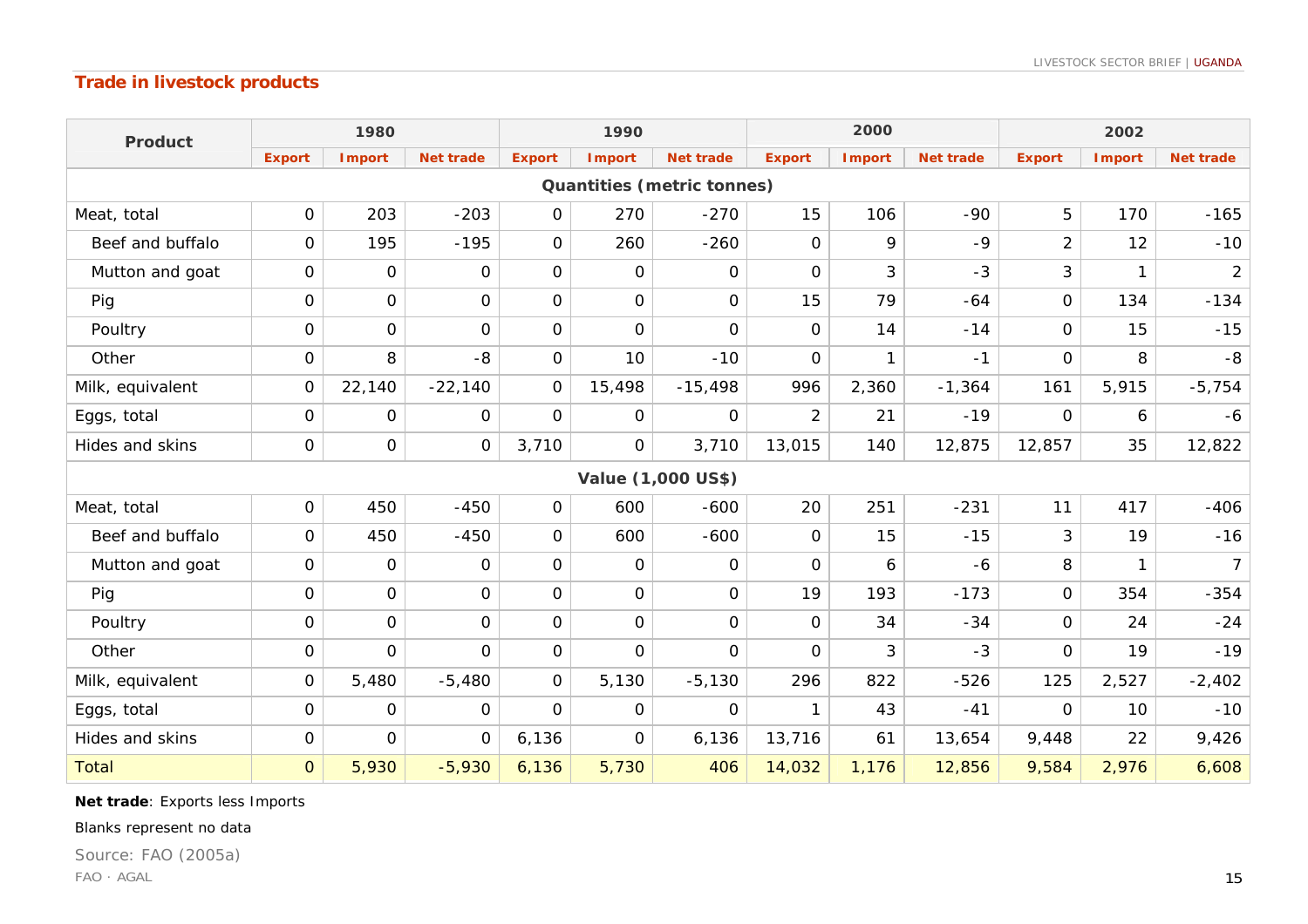# **6. LIVESTOCK HEALTH**

## **Total number of cases/outbreaks of selected diseases reported in all susceptible species**

| <b>Disease</b>               | 1997      | 1998      | 1999                | 2000       | 2001        | 2002       | 2003      |
|------------------------------|-----------|-----------|---------------------|------------|-------------|------------|-----------|
| African swine fever          | 245/7     | 110/      | $\ldots$ / $\ldots$ | 2,738/32   | 6,403/51    | 5,918/57   | 469/28    |
| Avian Influenza <sup>1</sup> |           |           |                     |            |             |            |           |
| Bluetongue                   | (11/1987) | (11/1987) | (11/1987)           | (11/1987)  | (11/1987)   | (11/1987)  | (11/1987) |
| BSE <sup>2</sup>             | 000       | 000       | 000                 | 000        | 000         | 000        |           |
| CBPP <sup>3</sup>            | 299/14    | $100/$    | $\dots/1$           | 217/46     | 1,383/49    | 5,232/58   | 4,371/66  |
| Classical swine fever        | 000       | 000       | 000                 | 000        | 000         | 000        |           |
| Foot and mouth disease       | 273/1     | 120/8     | $\ldots/15$         | 1,286/30   | 2,877/38    | 3,075/28   | 27,006/35 |
| Lumpy skin disease           | 395/10    | 500/2     | $\dots/$            | 15,361/54  | 2,795/102   | 3,368/83   | 1,987/80  |
| Newcastle disease            | 26,422/21 | 10,000/   | . /                 | 642,260/58 | 160,533/110 | 31,767/103 | 39,327/86 |
| Peste des petits ruminants   | 000       | 000       | 000                 | 000        | 000         | 000        |           |
| Rift Valley fever            | 000       | 000       | 000                 | 000        | 000         | 000        | 000       |
| Rinderpest                   | (07/1994) | (07/1994) | (07/1994)           | (07/1994)  | (07/1994)   | (07/1994)  | (07/1994) |
| Sheep and goat pox           | 000       | 000       | 000                 | 000        | 000         | 000        |           |
| Swine vesicular disease      | 000       | 000       | 000                 | 000        | 000         | 000        | 000       |
| Vesicular stomatitis         | 000       | 000       | 000                 | 000        | 000         | 000        | 000       |

<sup>1</sup> Highly pathogenic avian influenza; <sup>2</sup> Bovine spongiform encephalopathy; <sup>3</sup> Contagious bovine pleuropneumonia

no/ no number of cases/outbreaks, ... no information available, - disease not reported, 000 disease never reported; (month/year) date of the last reported occurrence of the disease in previous years

Source: OIE (2004)

! Animal diseases are one of the key problems facing livestock keepers: animal health services are generally considered inaccessible, and, when available, overly expensive, due to the need to pay both for drugs and transport. The Decentralisation Statute devolved to districts many of the functions that had been formerly performed by sector ministries. The Ministry of Agriculture, Animal Industry and Fisheries (MAAIF) retains regulatory and policy-making functions, and responsibility for disease control, surveillance and monitoring; vets and para-vets are employed by local governments.